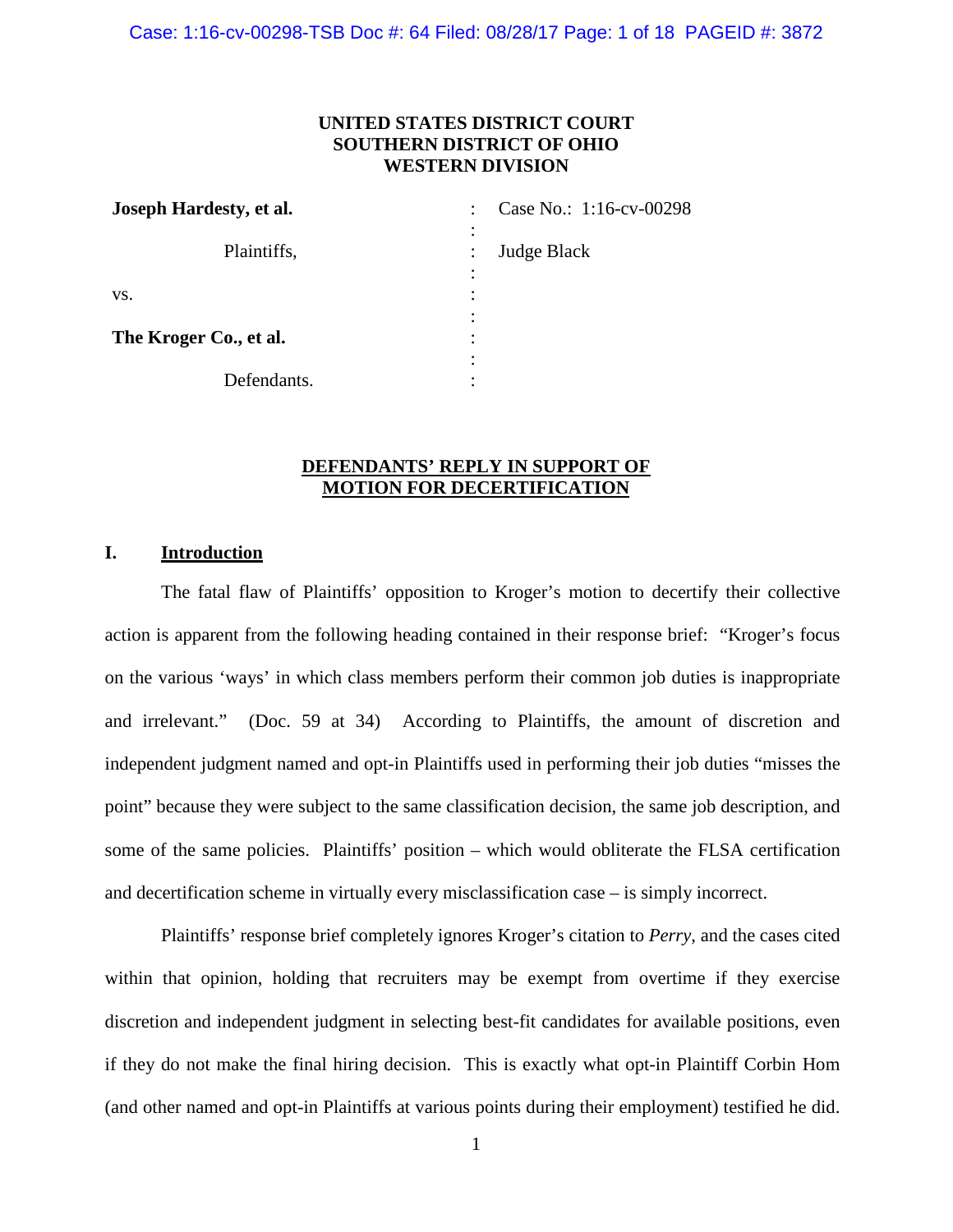### Case: 1:16-cv-00298-TSB Doc #: 64 Filed: 08/28/17 Page: 2 of 18 PAGEID #: 3873

In fact, it is undisputed that recruiters only sent **two** candidates for each opening – so their selection decisions were clearly important. They were not sending a "group" of candidates who met minimal qualifications, as Plaintiffs suggest. Indeed, if a candidate did not meet Kroger's minimum qualifications, recruiters would not have been calling the candidate for an interview in the first place.

Based on the evidence, the Court should decertify the collective action because Plaintiffs have testified to exercising vastly different amounts of discretion in their duties as CoRE recruiters – differences that are critically important in both the exemption and decertification analyses based on existing case law. Although Plaintiffs repeatedly attack Kroger for "blatantly exaggerating" named and opt-in Plaintiffs' deposition testimony (by ignoring or otherwise minimizing the importance of what they actually said), an objective review of the testimony evidences clear differences in the key issue relevant to the application of the administrative exemption: the level of discretion exercised by each member of the collective. As a result, the finder of fact simply could not reach a uniform and correct decision with regard to all members of the collective based on the testimony, mandating decertification under existing precedent. Indeed, the potential for an unfair collective action result under the circumstances is high.

Plaintiffs' suggestion that common job descriptions and exempt statuses render collective treatment appropriate misses the mark. Indeed, some Plaintiffs admit that they did not follow the job description, which states that recruiters would provide stores with only "best-fit candidates for hourly store positions." **Plaintiffs cannot rely on a job description they admit they did not follow.** Moreover, the law requires the Court to assess Plaintiffs' actual day-to-day work experiences – what Plaintiffs actually  $d\sigma$  – in order to determine whether they are similarly situated. Here, there is no reasonable argument that named and opt-in Plaintiffs are similarly situated because their own testimony demonstrates significant disparity regarding the level of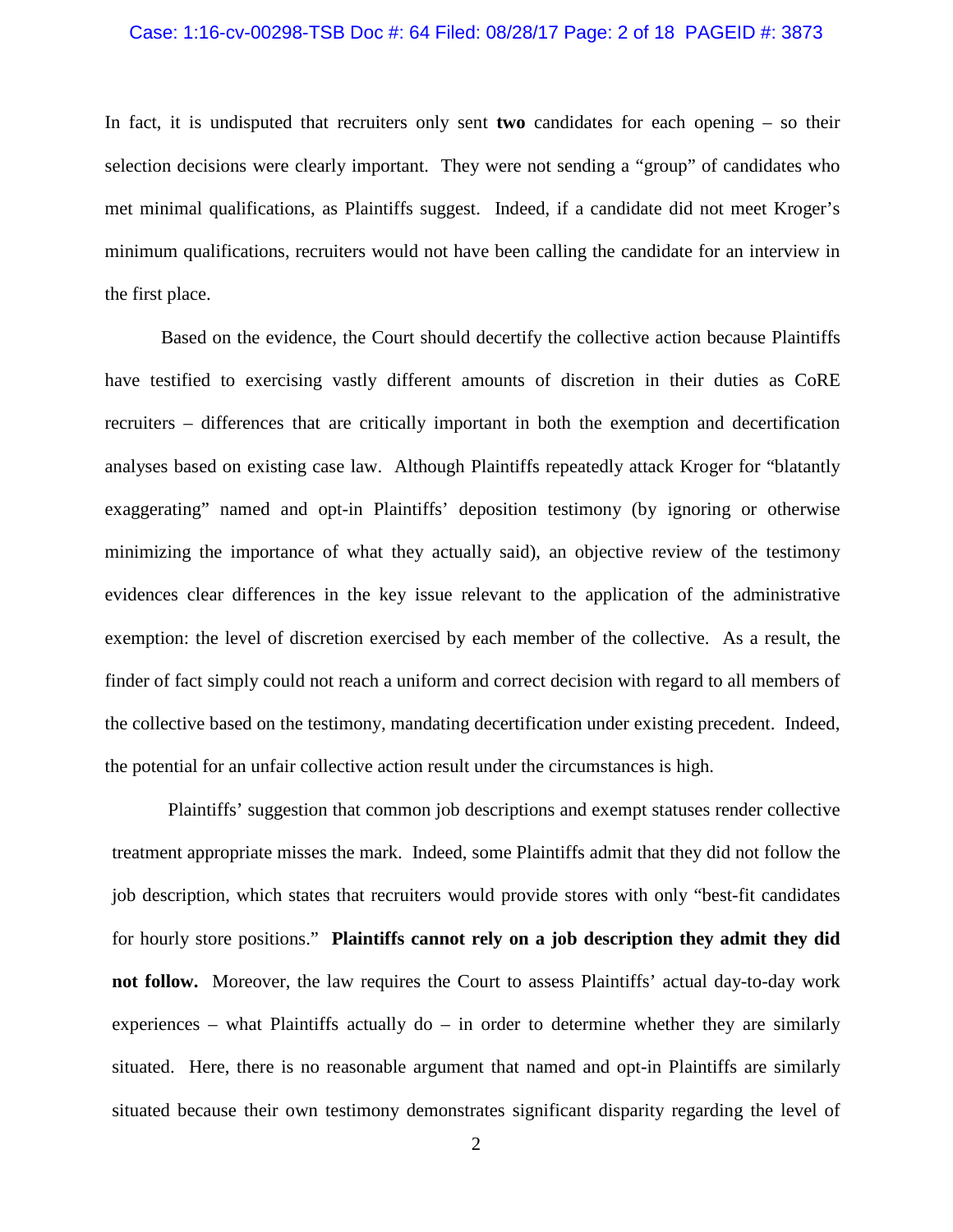discretion they exercised while working at CoRE.

This disparity, and the resulting improbability of a uniform decision, undermines the policy behind collective actions and subjects both parties to the risk of an unfair result. The collective action must be decertified.

### **II. Argument**

## **A. The Plaintiffs' Factual and Employment Settings Are Different.**

# **1. The Variation in How CoRE Recruiters Performed Their Duties Demonstrates They Are Not Similarly Situated.**

The "key" to the similarly-situated inquiry is not whether Plaintiffs had the same duties. Instead, it is how Plaintiffs **performed their jobs pursuant to their prescribed duties**. *Lipnicki v. Meritage Homes Corp.*, 2014 U.S. Dist. LEXIS 155866, \*8 (S.D. Tex. 2014). Plaintiffs cherry-picked quotes from a number of cases to support their argument that "position descriptions are extremely relevant" in determining whether employees are similarly situated. (Doc. 59 at 32) Plaintiffs' argument is meritless with respect to this case for multiple reasons. First, Plaintiffs cannot rely on the CoRE recruiter job description to support their argument that the members of the collective are similarly situated when it is undisputed that some members of the collective did not follow the document – which states that recruiters would work to provide stores with only "best-fit candidates" for available positions – in performing their duties. (Smith Aff., Ex. 2)

Second, Plaintiffs' argument is incorrect from a legal standpoint, and it glosses over the proper legal standard for determining how job duties are to be evaluated in determining collective certification. For instance, in *Kelly v. Healthcare Servs. Grp., Inc.*, although the court evaluated the relevant job description (which contained express clauses giving the employees no discretion in performing their duties), it also acknowledged that the key to the inquiry was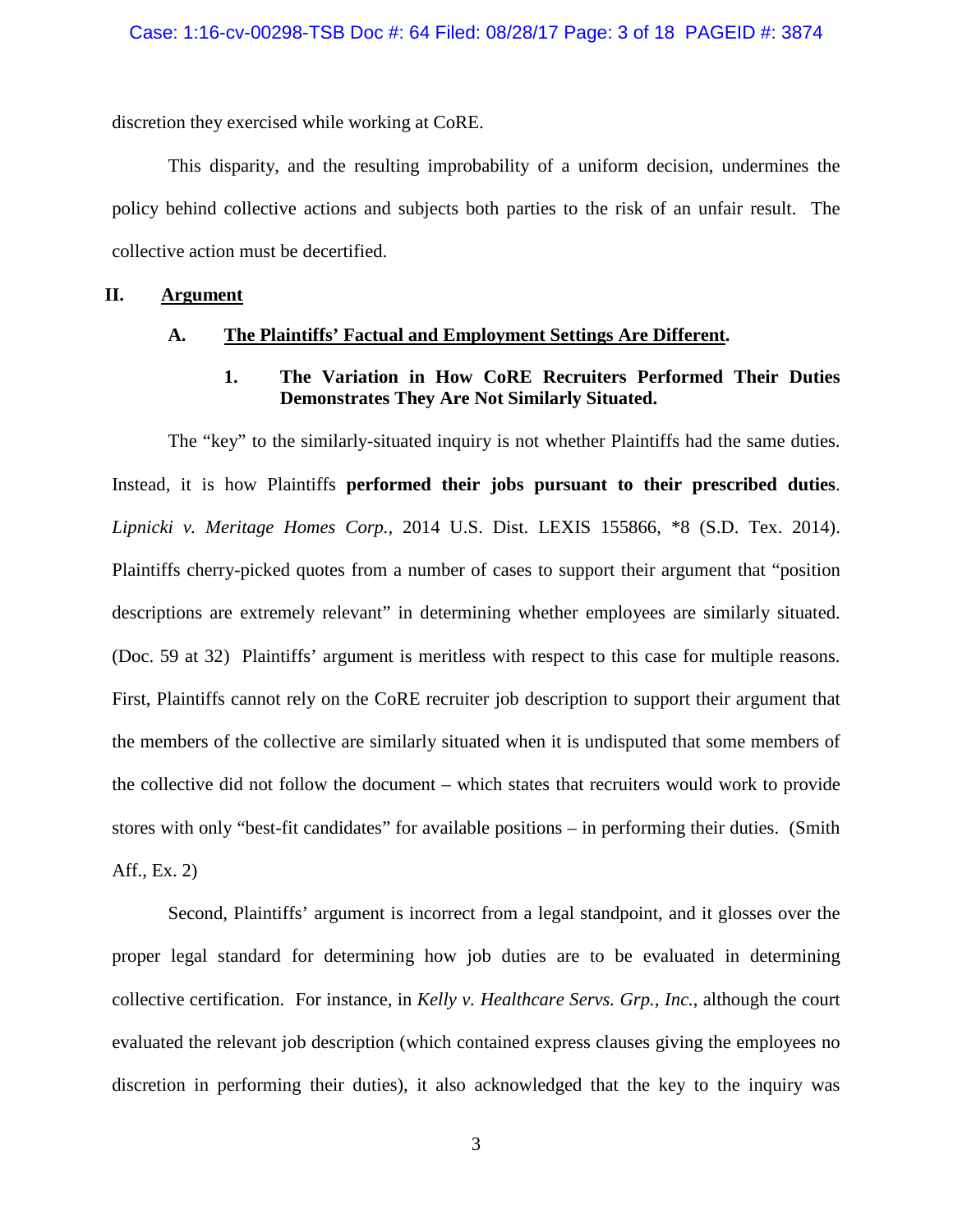#### Case: 1:16-cv-00298-TSB Doc #: 64 Filed: 08/28/17 Page: 4 of 18 PAGEID #: 3875

whether the employees **uniformly acted in conformity with it**. *Kelly,* 106 F.Supp.3d 808, 815 (E.D. Tex. 2015). Likewise, in *Morgan v. Family Dollar Stores, Inc.*, the court assessed a job description, but based its decision on multiple factors including lack of discretion afforded to managers, their day-to-day responsibilities, and several others. *Morgan*, 551 F.3d 1233, 1262 (11th Cir. 2008).

The law in this Circuit requires Courts analyzing misclassification cases to "focus on the actual day-to-day activities of the employee rather than more general job descriptions contained in resumes, position descriptions, and performance evaluations." *Wade v. Werner Trucking Co.*, 2012 U.S. Dist. LEXIS 156257, \*15 (S.D. Ohio 2012) (citing *Schaefer v. Indiana Michigan Power Co.*, 358 F.3d 394, 400 (6th Cir. 2004)). *See also, Bowman v. Crossmark, Inc.*, 2010 U.S. Dist. LEXIS 72350, \*6 (E.D. Tenn. 2010) (*conditional* certification was denied where "[t]he evidence in the record does not support plaintiffs' contention that retail representatives nationwide perform their [] duties exactly as they do and that they are required to perform the tasks as they do"). Moreover, at least one court in this Circuit has determined that common job descriptions are insufficient for collective action certification because **"if a uniform job description was sufficient, every business in corporate America would be subject to automatic certification of a nationwide collective action on the basis of the personal experiences of a single misclassified employee."** *Neitzke v. NZR Retail of Toledo, Inc.*, 2015 U.S. Dist. LEXIS 168224 at \*\*6-7 (N.D. Ohio Dec. 16, 2015) (quoting *Costello v. Kohl's Illinois, Inc.*, 2014 U.S. Dist. LEXIS 124376 (S.D.N.Y. 2014)) (emphasis added).

Courts in other jurisdictions agree – especially where, as here, differences relevant to a potential exemption exist. *See, e.g., Green v. Harbor Freight Tools USA, Inc.*, 888 F.Supp.2d 1088, 1098-99, 1103 (D. Kan. 2012)(job description irrelevant where it does not fully describe the scope of duties performed by employee, nor level of discretion utilized); *Martin v.*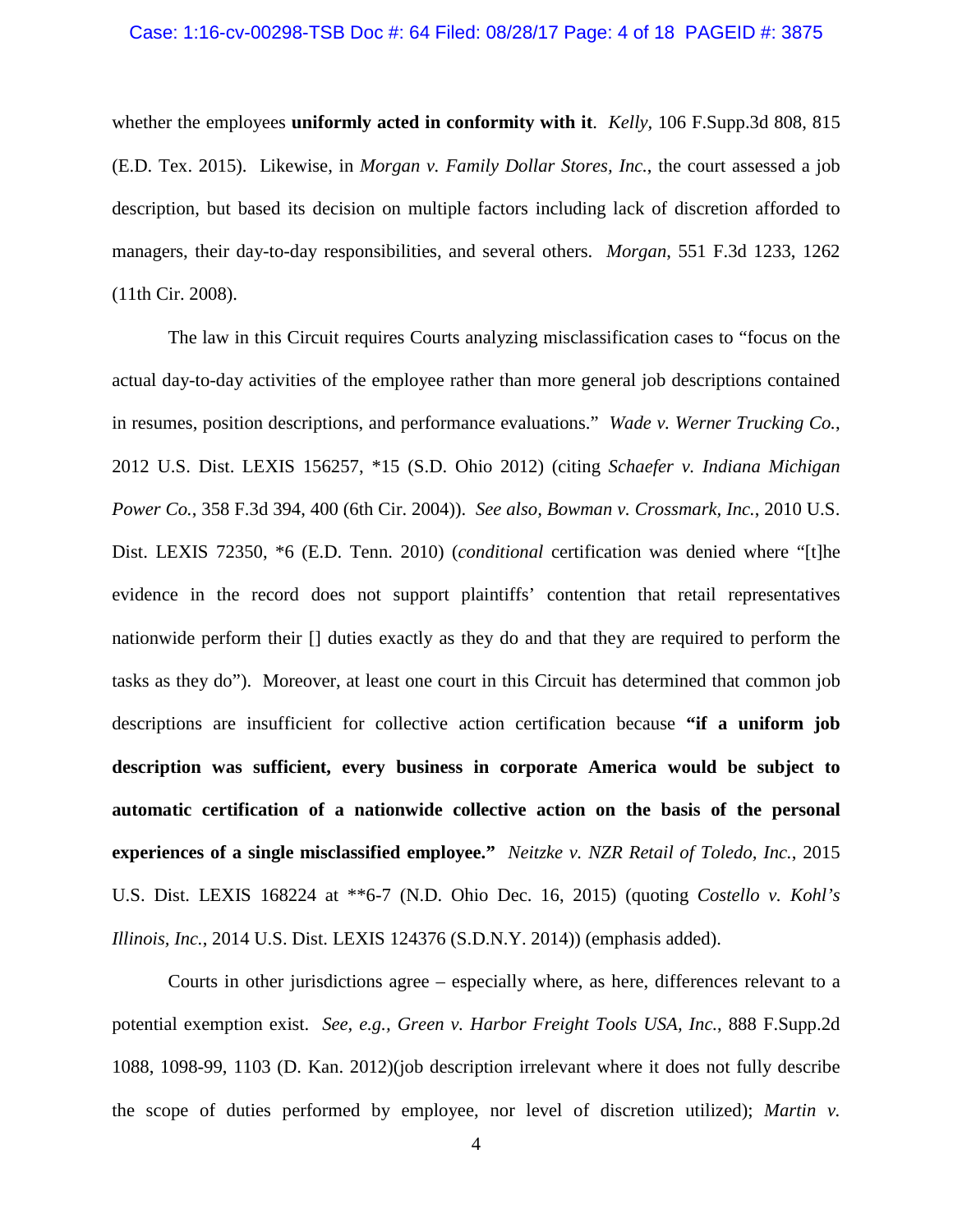*Sprint/United Mgmt. Co.*, 2016 U.S. Dist. LEXIS 352, \*19 \* (S.D.N.Y. 2014)("[T]he fact of a common job description or a uniform training regimen does not, alone, make those persons subject to it 'similarly situated' under the FLSA.").

Indeed, Plaintiffs admit that "the only relevant question at this stage of the analysis is whether the members of the class are sufficiently similar in the essential criteria needed to uphold or reject the exemption." (Doc. 59 at 34) But what Plaintiffs fail to realize is that the degree of discretion and independent judgment CoRE recruiters exercised **is the essential criterion relevant to this case**. Plaintiffs' position in opposing decertification – that a common job description and classification decision are sufficient to maintain a collective action under the FLSA notwithstanding clear differences relevant to a dispositive exemption defense – turns the FLSA on its head and would moot the similarly situated analysis in virtually every misclassification case.

There can be little dispute here that Plaintiffs did not perform their jobs uniformly in accordance with their prescribed duties, and therefore the collective must be decertified. As outlined in Kroger's decertification motion, some Plaintiffs said they called every candidate for an open position without reviewing their application materials and selected every single candidate for a final in-store interview so long as the candidate did not cuss at them. These individuals admittedly failed to follow the very job description Plaintiffs attempt to rely upon to support their claim that collective members are similarly situated. On the other hand, other members of the collective testified that they exercised full discretion and independent judgment in both reviewing applications to determine who they would interview for openings and selecting candidates to send for the final interview based on criteria they established in their professional judgment, along with their "gut" and "intuition." Moreover, named and opt-in Plaintiffs testified to using varying amounts of discretion and independent judgment in completing their job duties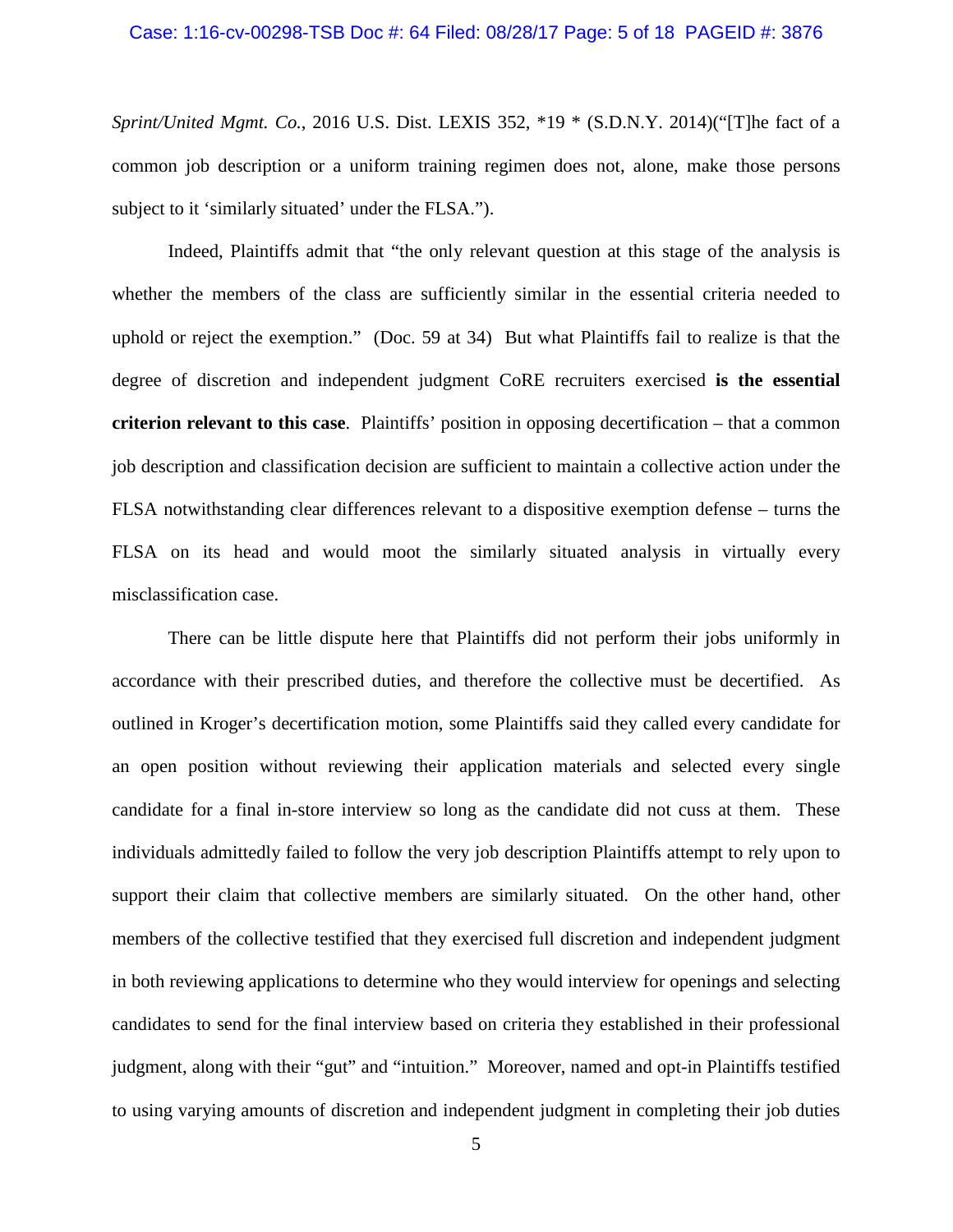### Case: 1:16-cv-00298-TSB Doc #: 64 Filed: 08/28/17 Page: 6 of 18 PAGEID #: 3877

depending on numerous factors, including applicant pool size, supervisor instruction, and business goals. The amount of discretion exercised, which varied widely depending on the individual recruiter, is the cornerstone of the administrative exemption analysis.

Simply put, the key issue before the Court is not whether employees have similar job descriptions, or even general duties. It is whether the employees are similarly situated, which turns on an analysis of what the employees actually did in recruiting for Kroger. Here, the uncontroverted evidence demonstrates that Plaintiffs exercised widely varying degrees of discretion in performing their jobs. And because the amount of discretion used strikes at the core of the exemption analysis, a jury could not make a one-size-fits-all determination as to the key issue in this case: whether the employees are exempt. Accordingly, the Court must decertify the collective action.

# **2. Plaintiffs' Attempts To Minimize The Varying Testimony Of Members Of The Collective Action Are Meritless.**

Although Plaintiffs incorrectly claim the degree to which members of the collective exercised discretion and independent judgment is "irrelevant," they nevertheless wrongly attack Kroger for "blatantly exaggerating" the relevant deposition testimony. These attacks, which are based on cherry-picked portions (mostly summary statements) from collective member depositions, should be rejected.

For example, Plaintiffs claim that opt-in Plaintiff Kelly Rutledge "never testified to declining or rejecting an applicant" based on work history or education. (Doc. 59 at 14) This is false. In fact, Rutledge admitted that she was "sure that did take place." (Rutledge Dep. 80:3-7) Rutledge also clearly testified that she regularly declined candidates at the application stage based on a complete review of the application materials and her assessment of how "the candidates fit[] the position" because she "didn't want to send poor candidates to a store." (*Id.* at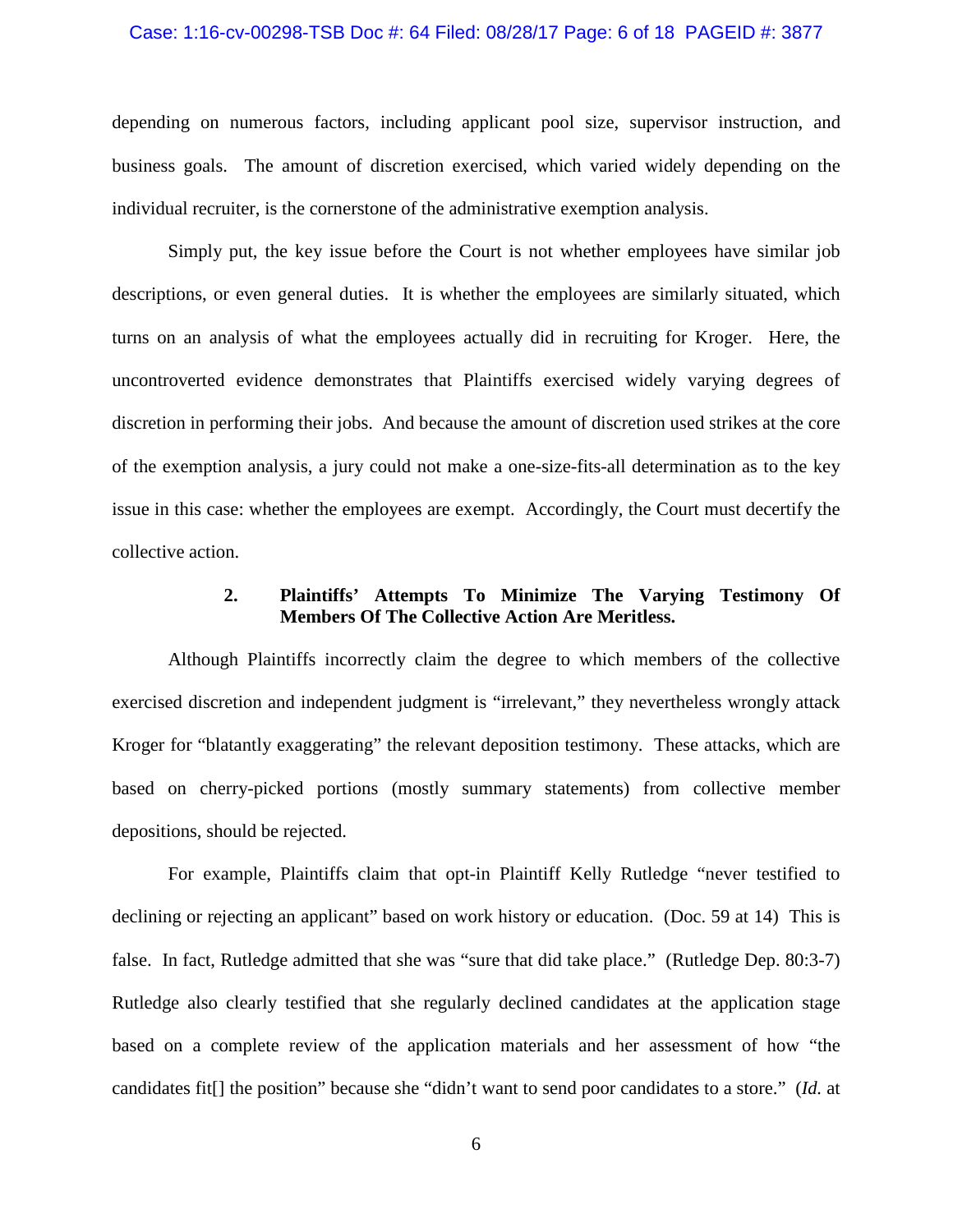### Case: 1:16-cv-00298-TSB Doc #: 64 Filed: 08/28/17 Page: 7 of 18 PAGEID #: 3878

78:10-18; 79:1-4) Other named and opt-in Plaintiffs similarly testified to using full discretion in selecting applicants to contact for phone interviews at different times during their employment. (Chipman Dep. 141:22-142:3; 145:12-148:2)(level of discretion he used varied depending on the CoRE team for which he was recruiting, the number of relevant candidates, and the position); Burchett Dep. 31:21-32:15; 32:19-24; 45:1-6; 62:12-16; 69:8-25; 71:21-23)(utilized discretion to select only best-fit candidates to contact likely until January 2015). Critically, no recruiter testified that Kroger told them which candidates to select for telephone interviews.

The same is true with respect to evaluating candidates during the interview process. Although Plaintiffs admit that Hom added and removed questions from his interviews as he saw fit (Doc. 59 at 17), they ignore Hom's testimony that he exercised full discretion to select or reject candidates for one of two final, in-store interview slots based on his "gut" and "intuition" regarding whether the candidate would be a best fit for the store. (Hom Dep. 22:19-23:18; 24:23-26:1; 29:3-4) Instead, they merely cite a portion of Hom's deposition where he briefly summarized the interview process without going into further detail. (Doc. 59 at 17) Moreover, Hom never indicated that candidate responses "encompassed how he would determine whether an applicant met the minimum qualifications to schedule them for an in-store interview," as Plaintiffs claim. (*Id.*) In fact, the phrase "minimum qualifications" appears nowhere in Hom's testimony. On the other hand, Hom refers to finding the "best" candidates multiple times. (Hom Dep. 21:20-24; 22:2-23:18; 91:20-92:6) Plaintiffs similarly cannot dispute that Chipman, Hickey, Rutledge and Burchett all testified to using complete discretion to select applicants for final, in-store interviews at some times but not others. (*See* Doc. 47 at 12-13)

Hom's testimony also directly contradicts Plaintiffs' implication that Kroger's business goals uniformly hindered members of the collective from exercising discretion. When asked, Hom stated that he was able to meet his goals (even though he worked to find best-fit candidates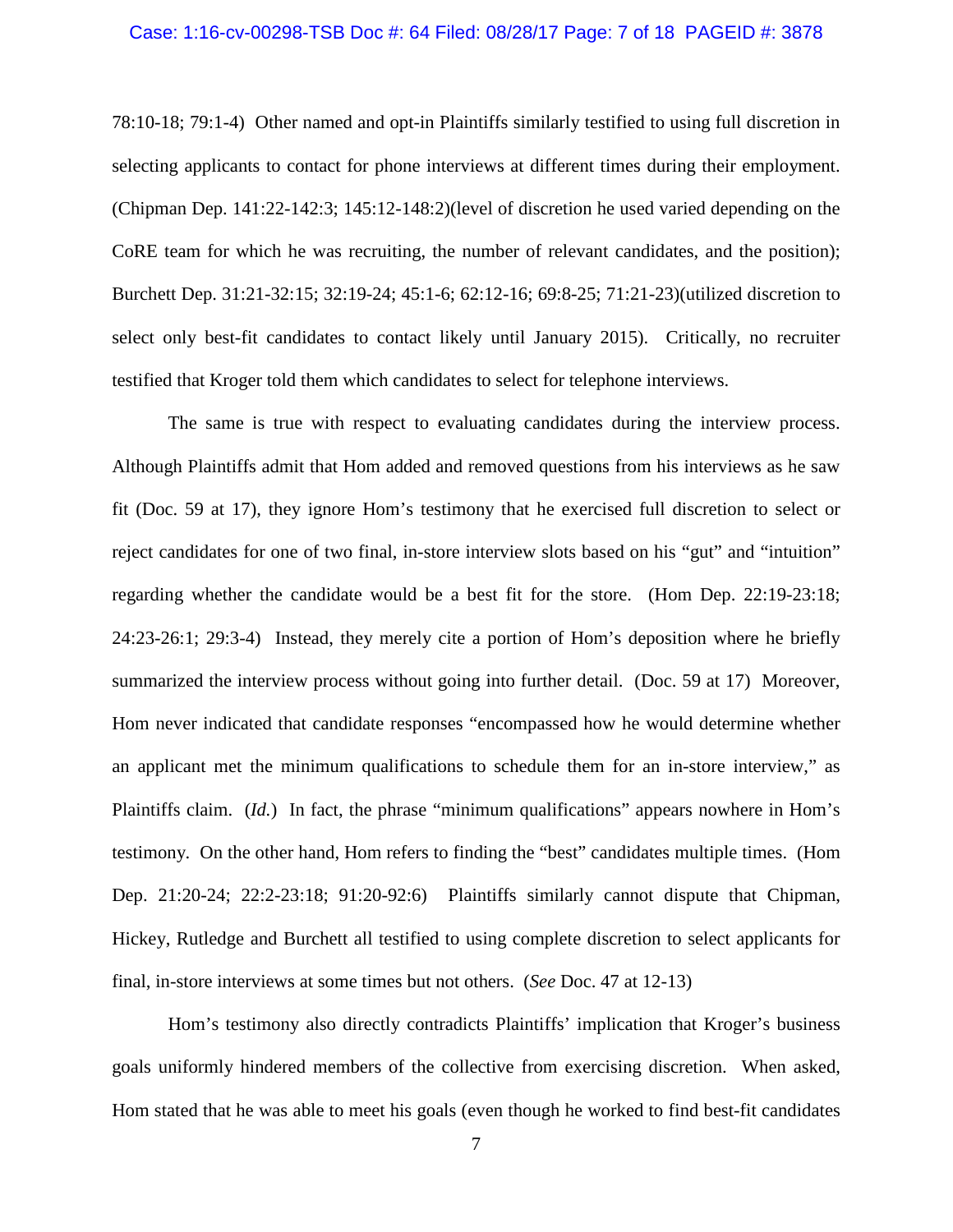### Case: 1:16-cv-00298-TSB Doc #: 64 Filed: 08/28/17 Page: 8 of 18 PAGEID #: 3879

for available positions and regularly declined candidates based on their applications or telephone interviews). (Hom Dep. 113:20-114:3) Moreover, the documents Plaintiffs reference on this issue actually support Kroger's position. The e-mails some recruiters received from their supervisors uniformly stated that their focus should be on the **quality** of the candidates they sent to the stores. (*See Smith Aff., Exhibit 8*)<sup>1</sup> Moreover, Courtney Strosnider (a recruiter who later served as a recruiting supervisor during the relevant class period) testified that not speaking to enough good candidates was a perfectly acceptable excuse at CoRE for a recruiter not meeting her goals. (Strosnider Dep. 110:11-111:8)

Finally, the laundry list of alleged "similarities" Plaintiffs reference in opposition to Kroger's decertification motion is irrelevant. As with the other arguments Plaintiffs raise, the alleged similarities have nothing to do with whether and the extent to which members of the collective used discretion and independent judgment in performing their job duties. $2$  For example, Plaintiffs reference having "access to the shared drive on the CoRE computer system" and using "Kroger-provided software." (Doc. 59 at 13, 35-36) Alleged similarities regarding these marginal issues are insufficient for collective action certification. If this were not the case, a collective of attorneys, paralegals, and legal assistants employed by the same firm would be appropriate since they all utilize the same document management system.

Try as they might, Plaintiffs cannot refute the clear differences in the extent members of the collective used discretion and independent judgment in performing their job duties.<sup>3</sup> Some

<sup>&</sup>lt;sup>1</sup> Although Plaintiffs reference the fact that Rutledge's supervisor mentioned quantitative aspects of her job during "coaching" sessions, they ignore that Rutledge was also specifically praised for her quality numbers. (Rutledge Dep. 43:23-44:6)

<sup>&</sup>lt;sup>2</sup> The same is true with respect to Plaintiffs' argument that recruiters assisted with other teams. The fact that recruiters helped their colleagues does not mean that all recruiters used the same level of discretion and independent judgment. Indeed, the evidence shows otherwise.

<sup>&</sup>lt;sup>3</sup> Plaintiffs also attack Kroger for blatantly exaggerating other duties members of the collective performed. This attack is based on Plaintiffs' misperception that Kroger seeks to prove that CoRE recruiters did not have the primary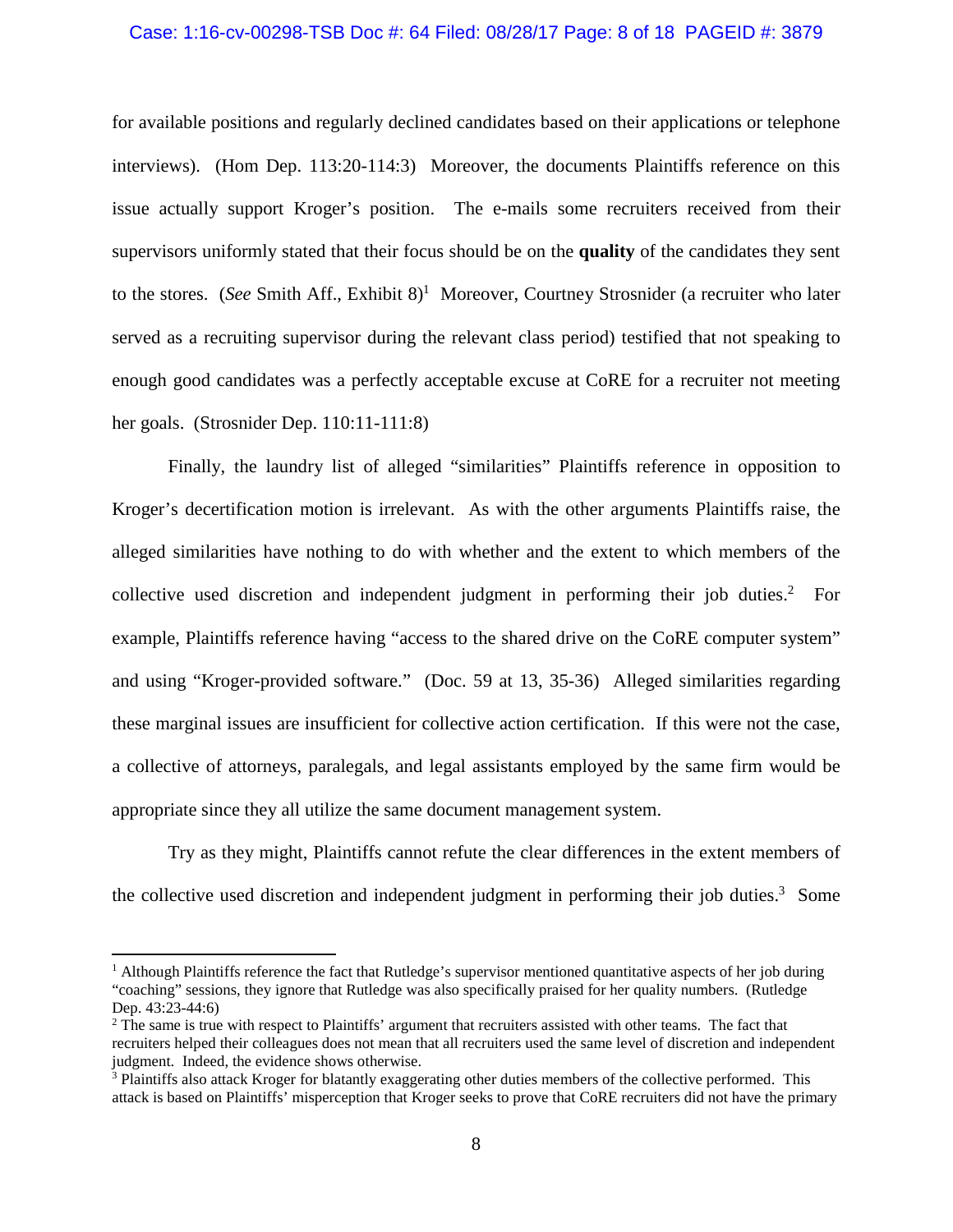### Case: 1:16-cv-00298-TSB Doc #: 64 Filed: 08/28/17 Page: 9 of 18 PAGEID #: 3880

members' depictions of their jobs (for all or a portion of their employment at CoRE during the relevant class period) are similar to the recruiter in *Perry,* and the other cases cited therein, where the court determined that the administrative exemption applied. Yet Plaintiffs ask the Court to throw these individuals in the same collective as others who claimed to select every single candidate who did not cuss at them so that a jury can make a single determination regarding Kroger's liability. Collective treatment is inappropriate, unfair, and contrary to established precedent under the circumstances.

# **3. Kroger's Decision to Classify CoRE Recruiters as Exempt Does Not Make Collective Treatment Appropriate.**

Kroger's decision to classify CoRE recruiters as exempt is not controlling with respect to the similarly-situated analysis, as Plaintiffs suggest. In order to establish they are similarly situated, Plaintiffs must establish not just that they "suffer from a single policy" **but also that** "proof of that policy or conduct in conformity with that policy proves a violation as to all the plaintiffs." *See Gentrup v. Renovo Servs., LLC,* 2010 U.S. Dist. LEXIS 143203 at \*\*23-24 (S.D. Ohio Aug. 17, 2010) (citing *O'Brien v. Ed Donnelly Enter., Inc.*, 575 F.3d 567 (6th Cir. 2009)) (emphasis added). Where individualized considerations predominate, fairness and procedural concerns require the Court to decertify the class. *O'Brien v. Ed Donnelly Enter., Inc.*, 575 F.3d 567, 584 (6th Cir. 2009).

Uniform classification is only relevant to the extent it eases the individualized inquiry into whether collective treatment is appropriate. *See Vinole v. Countrywide Home, Inc.*, 246 F.R.D. 637, 642 (S.D. Cal. 2007) (applying principle in Rule 23 context). Indeed, numerous courts have concluded that an employer's decision to classify a particular group of employees as

duty of finding best-fit candidates for available positions. (Doc. 59 at 20-21) To the contrary, these other duties, which further exemplify the use of discretion and independent judgment, are part and parcel of recruiters' primary duty to select best-fit candidates for positions and therefore should be considered in the relevant exemption analysis.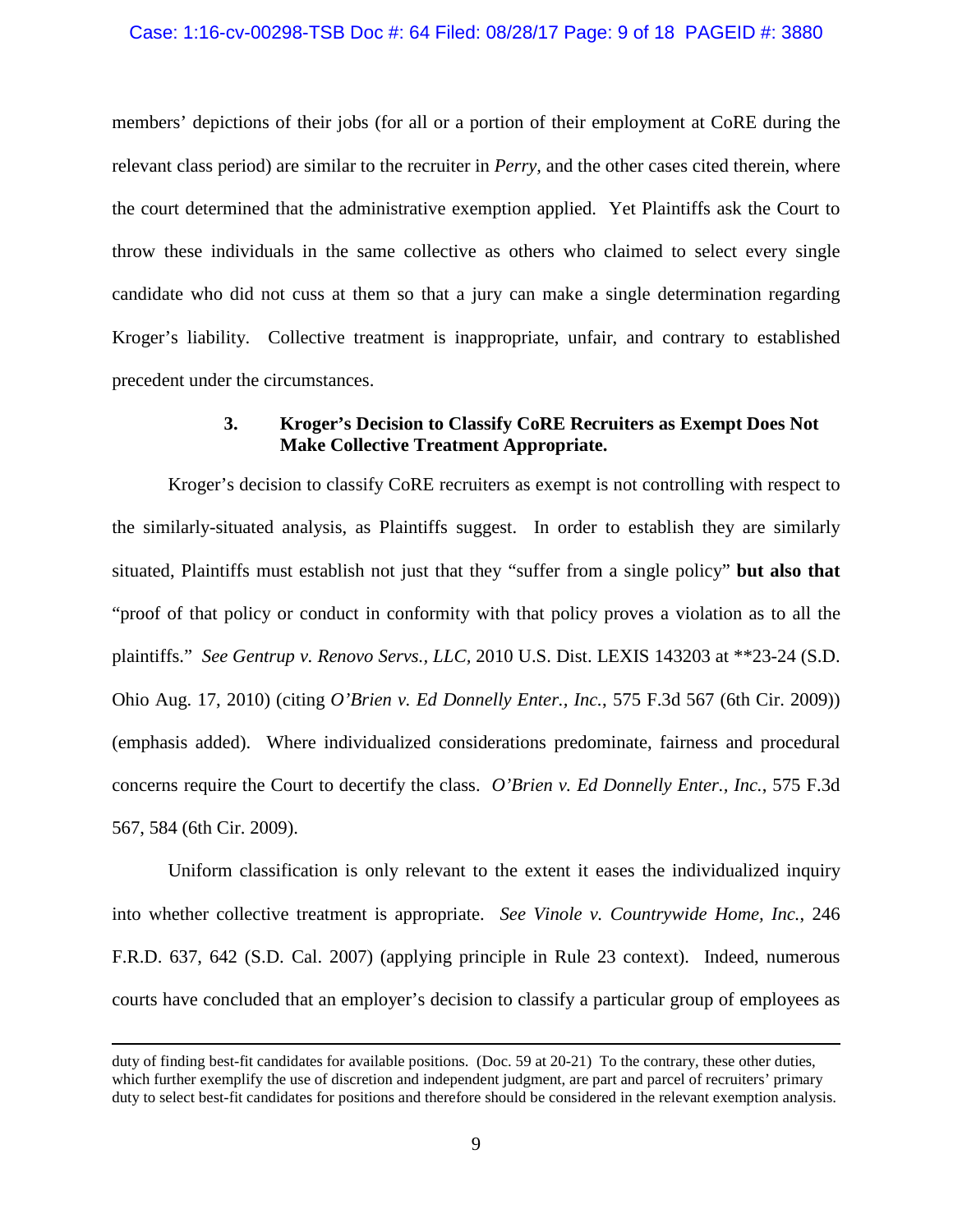#### Case: 1:16-cv-00298-TSB Doc #: 64 Filed: 08/28/17 Page: 10 of 18 PAGEID #: 3881

exempt does not eliminate the need to make individualized, factual determinations regarding what members of the proposed collective actually do. *Hill v. R&L Carriers*, 2011 U.S. Dist. LEXIS 27997 at \*\*15, 26-27(N.D. Ca. March 3, 2011)(uniform corporate policies exempting employees from overtime pay and manager testimony that collective members "should be performing the same job" not enough when variation existed regarding how employees exercised discretion and independent judgment); *Green v. Harbor Freight Tools USA, Inc.*, 888 F.Supp.2d 1088, 1100 (D. Kan. 2012)(holding that "Plaintiffs cannot rely on common proof evidence of Harbor Freight's decision to classify the Store Manager position as exempt" at decertification stage in light of differences related to application of relevant exemption analysis); *Stevens v. HMS Host Corp.*, 2014 U.S. Dist. LEXIS 119653 at \*14 (E.D.N.Y. Aug. 26, 2014)("Defendants' blanket classification decision and uniform corporate policies do not on their own render plaintiffs similarly situated….Ultimately, determining whether plaintiffs' employment settings were similar requires the Court to examine the deponents' testimony about their particular job duties and level of managerial authority."). *See also* cases cited in Kroger's opposition to class certification (Doc. 62 at 33-36).

Moreover, even the cases Plaintiffs cite in their memorandum in opposition demonstrate that the issue of a common exemption decision is not determinative and that the Court should review the evidence regarding Plaintiffs' job duties "in great detail." *See Judkins v. Southerncare, Inc.*, 74 F.Supp.3d 1007, 1012 (S.D. Iowa 2015)(noting that although some courts have been persuaded by an employer's decision to classify an entire category of employees as exempt it was still necessary to conduct an inquiry as to whether class members are actually performing similar duties); *Pendlebury v. Starbucks Coffee Co.,* 518 F.Supp.2d 1345, 1553 (S.D. Fla. 2007)("merely classifying a group of employees as exempt does not automatically qualify them as similarly situated").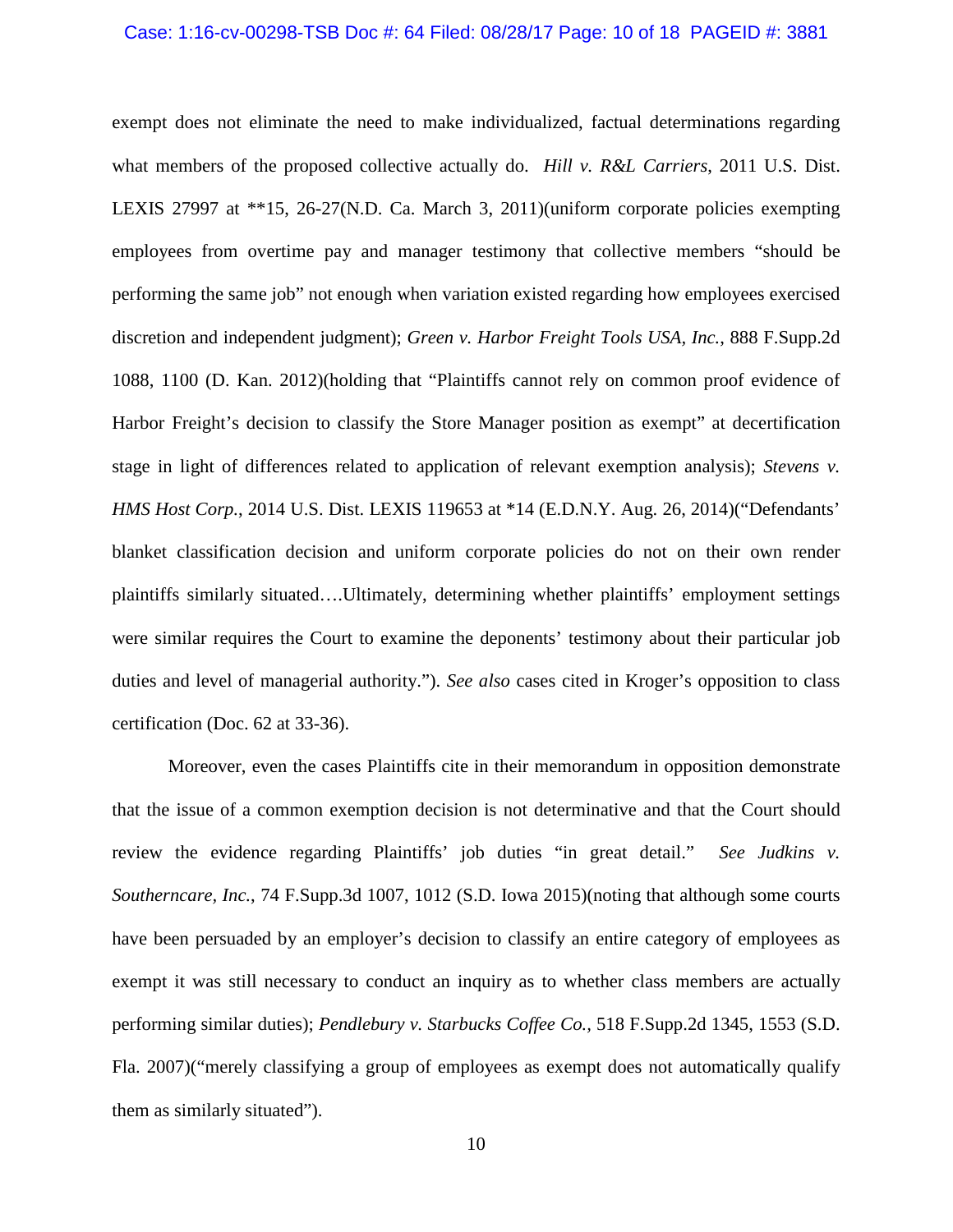This case presents the classic example where the Court should give very little, if any, deference to Kroger's decision to classify its recruiters as exempt in determining whether collective certification remains appropriate. The evidence and testimony in this case demonstrate that recruiters' exercise of discretion varied widely. Accordingly, a jury could not come to one conclusion with respect to whether the recruiters are exempt.

The collective action should be decertified.

## **B. Decertification is Appropriate Because Kroger Cannot Apply a Representative Defense to the Entire Collective.**

# **1. Where Testimony Regarding Discretion Varies Collective Treatment is Improper.**

Kroger's defense – that each recruiter exercised discretion in performing his or her duties – cannot be applied without performing analyses with respect to each member of the collective.<sup>4</sup> For this reason alone, collective treatment of Plaintiffs' claims is inappropriate. Plaintiffs' argument that Kroger's defenses pertain to the collective as a whole is inaccurate, overlooks the substance of Kroger's arguments in this case, and demonstrates the obvious weakness in Plaintiffs' argument in favor of collective treatment.

When defending a misclassification case in which collective members perform different duties, courts acknowledge that employers "will have highly individualized defenses to the various claims." *Oetinger v. First Residential Mortg. Network, Inc.*, 2009 U.S. Dist. LEXIS 61877, at \*10 (W.D. Ky. 2009). The cases Plaintiffs cite to suggest courts "routinely certify class and collective actions in the administrative exemption context" are factually distinguishable. For instance, in *Swigart v. Fifth Third Bank*, a Rule 23 case, there was no

<sup>4</sup> To the extent Plaintiffs imply that Kroger bears that burden of establishing its defenses at this stage, they are incorrect. (Doc. 59 at 37) Although Kroger may ultimately bear the burden of establishing its exemption defense with respect to each employee who brings a claim, "Plaintiffs bear the burden of establishing that they can present common proof [with respect to the] exemption" issue at the decertification stage. *Campbell,* 253 F.R.D. at 622.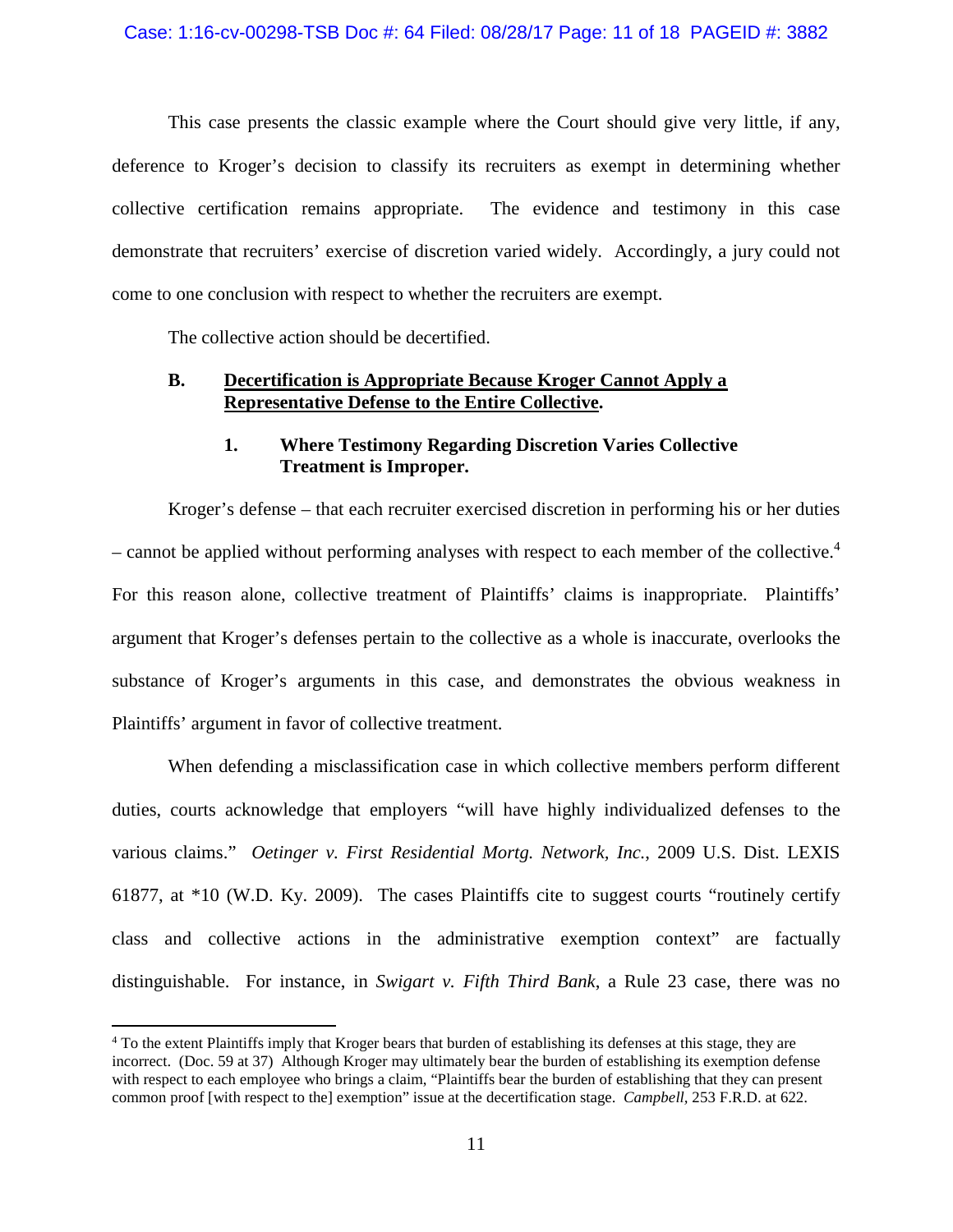### Case: 1:16-cv-00298-TSB Doc #: 64 Filed: 08/28/17 Page: 12 of 18 PAGEID #: 3883

indication that any significant differences existed that would have impacted the application of the administrative exemption. The employer instead cited differences with respect to some marginal characteristics that did not implicate the employees' exempt status. Moreover, evidence showed that the putative class all followed a uniform playbook that contained "non-negotiable" polices that had to be followed. 288 F.R.D. 177, 181 (S.D. Ohio 2012). Here, some members of the collective have specifically testified that Kroger allowed them to use their discretion to select candidates for final, in-store interviews, and Plaintiffs have identified no "non-negotiable" policies that meaningfully prohibited the use of discretion in their jobs. Indeed, the evidence shows that recruiters performed their jobs very differently and used different levels of discretion in evaluating candidates.

The other cases Plaintiffs cite are also factually distinguishable because each case involved circumstances where there was little to no variation in the amount of discretion employees exercised – the key issue in the administrative exemption analysis. *See, e.g., Kelly v. Healthcare Servs. Grp., Inc.*, 106 F.Supp.3d 808, 828 (E.D. Tex. 2015)(clear company policy that stated employees were not allowed to change job routines without permission and did not do so); *Judkins v. Southerncare*, *Inc.*, 74 F.Supp.3d 1007, 1013 (S.D. Iowa 2015)(no variation among class members regarding amount of discretion used); *Ahle v. Veracity Research Co.*, 738 F.Supp. 896, 905-907 (D.Minn. 2010)(no issue regarding how levels of discretion varied between class members); *Perez v. Allstate*, 2014 U.S. Dist. LEXIS 130214, \*19 (E.D.N.Y. 2014)(nearly all decisions to be made were governed by strict policies); *Garcia v. Freedom Mortg. Corp.*, 790 F.Supp.2d 283, 287 (D.N.J. 2011)(no argument that class members exercised varying levels of discretion); *Jackson v. Bloomberg, L.P.*, 298 F.R.D. 152, 165-166 (S.D.N.Y. 2014)(court addressing **conditional** certification, which is a much less stringent standard).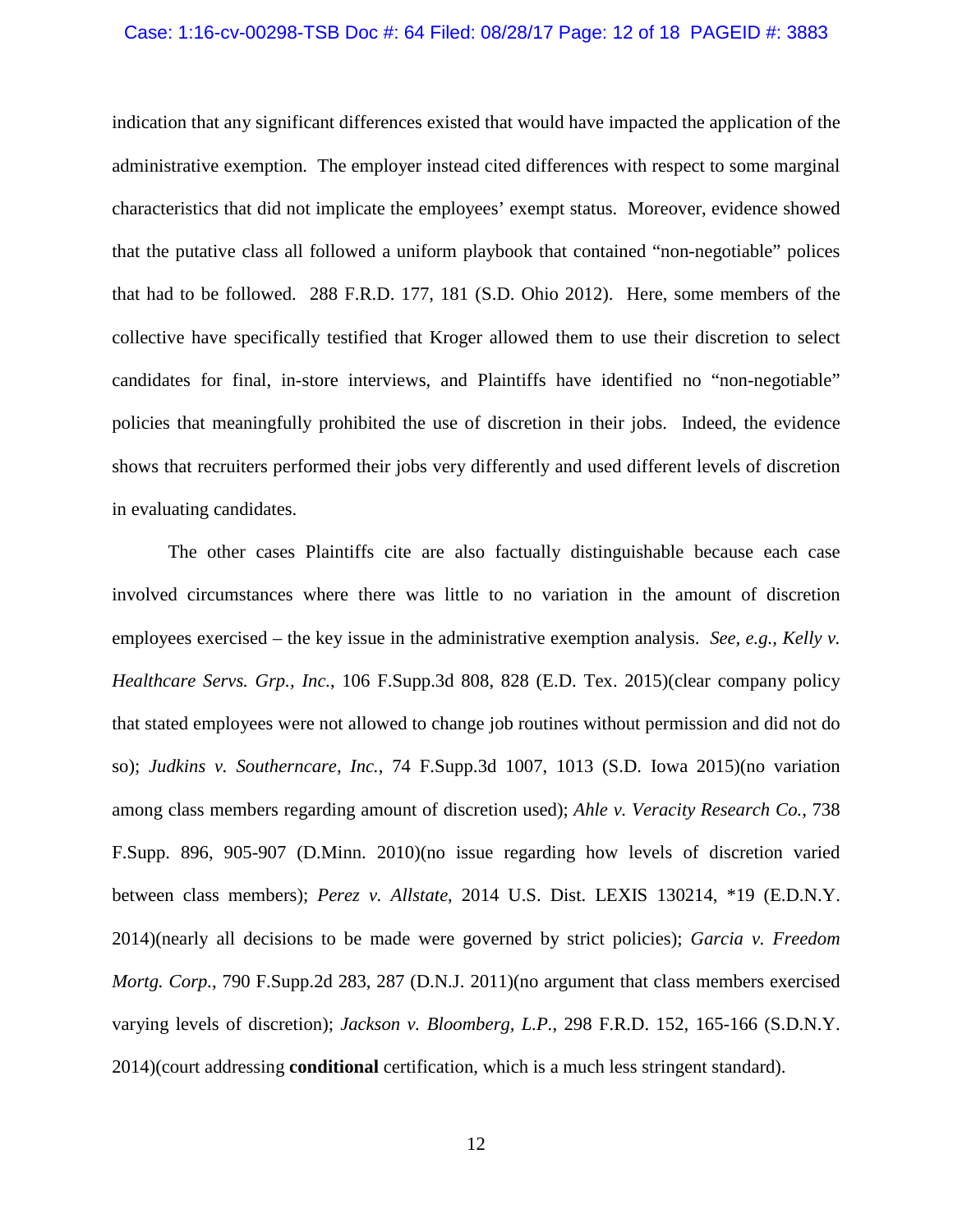#### Case: 1:16-cv-00298-TSB Doc #: 64 Filed: 08/28/17 Page: 13 of 18 PAGEID #: 3884

Kroger's defenses in this case cannot be applied uniformly because of the varying testimony regarding how potential members of the collective performed their job duties. The United States District Court for the District of Kansas dealt with a similar factual scenario in *Green v. Harbor Freight Tools USA, Inc.*, 888 F.Supp.2d 1088 (D. Kan. 2012). In *Green*, the court analyzed whether collective treatment was proper for a group of store managers asserting violations under the FLSA. *Id.* In analyzing whether certification remained appropriate in light of the employer's exemption defense, the court noted the following: (1) testimony differed as to the level of supervision exercised over their work; (2) testimony differed as to the amount of discretion the managers had to make payroll decisions; and (3) testimony differed over the amount of discretion related to managing subordinate employees. *Id.* at 1101-1102. The district court granted the employer's motion for decertification and found that "[b]ecause the amount of discretion a store manager has, and the relative amount of control he or she exercised over the employees and operations of the store are crucial factors to be considered in an FLSA exemption analysis," collective certification was inappropriate. *Id.* at 1103.

Cases from other courts also note that the inability to present a representative defense is fatal to collective certification. *See Stevens v. HMS Host Corp.*, 2014 U.S. Dist. LEXIS 119653 (E.D.N.Y. 2014). In *Stevens*, the court found the "variation and dissimilarity across the deponents' testimony [to be] immediately apparent." *Id.* at \*15. The court decertified the collective and held that the "wide differences in employment settings and job duties greatly complicate the use of representative proof either to prove the correctness of the executive classification or to rebut such a showing." *Id.* at \*18. *See also Johnson v. Big Lots Stores, Inc.*, 561 F.Supp.2d 567, 586 (E.D. La. 2008)("wide-ranging diversity along key criteria . . . make collective adjudication imprudent.").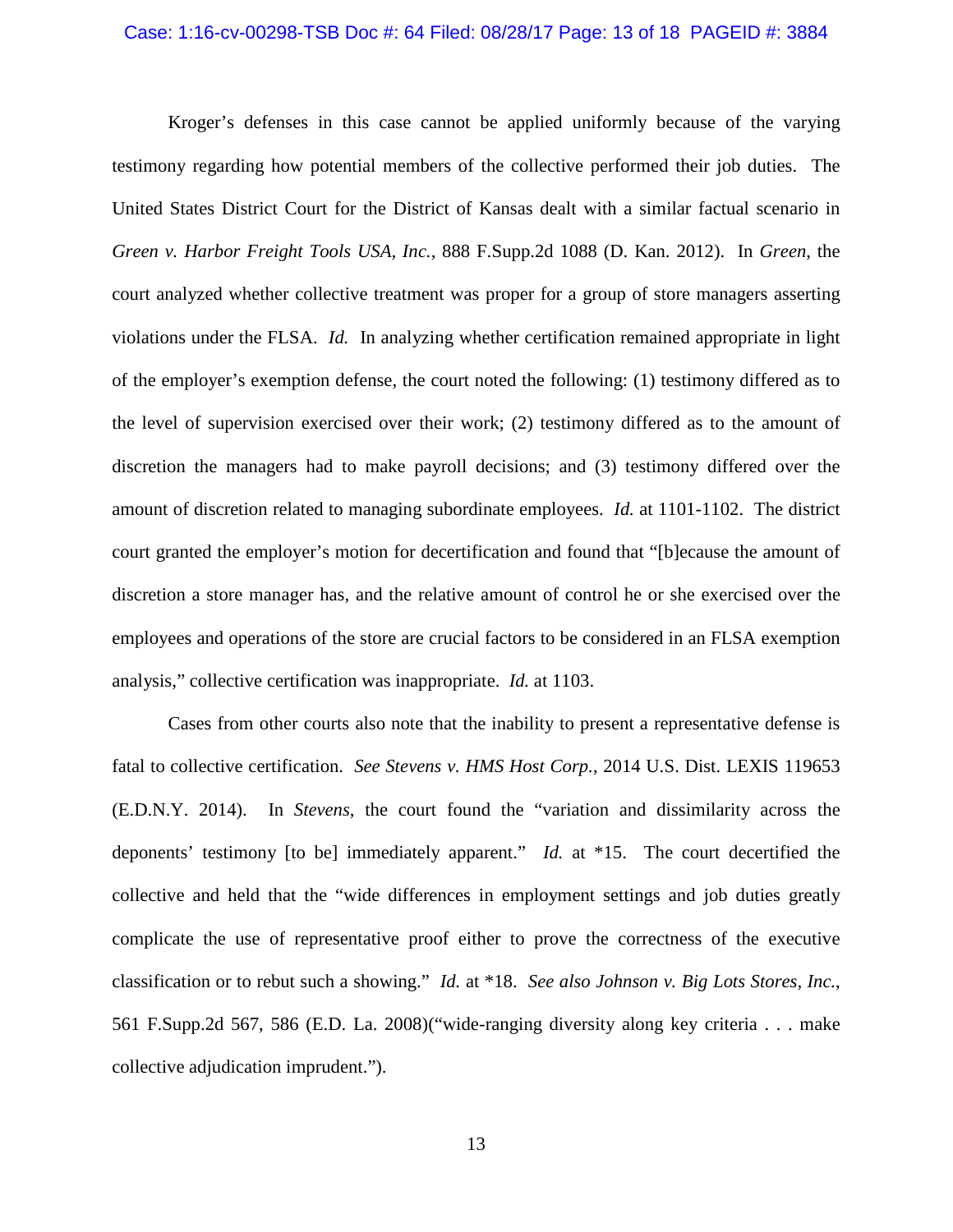#### Case: 1:16-cv-00298-TSB Doc #: 64 Filed: 08/28/17 Page: 14 of 18 PAGEID #: 3885

Plaintiffs' attempt to distinguish *Hill v. R&L Carriers* on this issue is without merit. Although it is obvious that the kinds of job duties performed by dispatchers would differ from those performed by recruiters, the fact remains that the potential collective members in *Hill*  testified to exercising different levels of discretion and independent judgment in performing their jobs. This fact was dispositive. 2011 U.S. Dist. LEXIS 27997 at \*15 (N.D. Ca. 2011)("As described above, some City Dispatchers exercised more discretion than others. An investigation of the degree of each opt-in Plaintiffs' exercise of discretion would prove too unwieldy at trial.") As in *Hill*, the testimony of named and opt-in Plaintiffs varies with respect to how much discretion they exercised in recruiting for Kroger. Some exercised significant discretion throughout their employment. Others exercised significant discretion only at certain times (based on the size of a store's applicant pool, the team they were working for, or alleged instructions from their supervisors). Still others claim they never exercised meaningful discretion. *Hill*, along with the many other cases outlined above, support the decertification of Plaintiffs' collective action.

The evidence before the Court establishes that the individual circumstances of particular collective members will be the cornerstone of the fact-finder's determination whether they were misclassified by Kroger. These circumstances unquestionably vary, so collective treatment is not appropriate.

14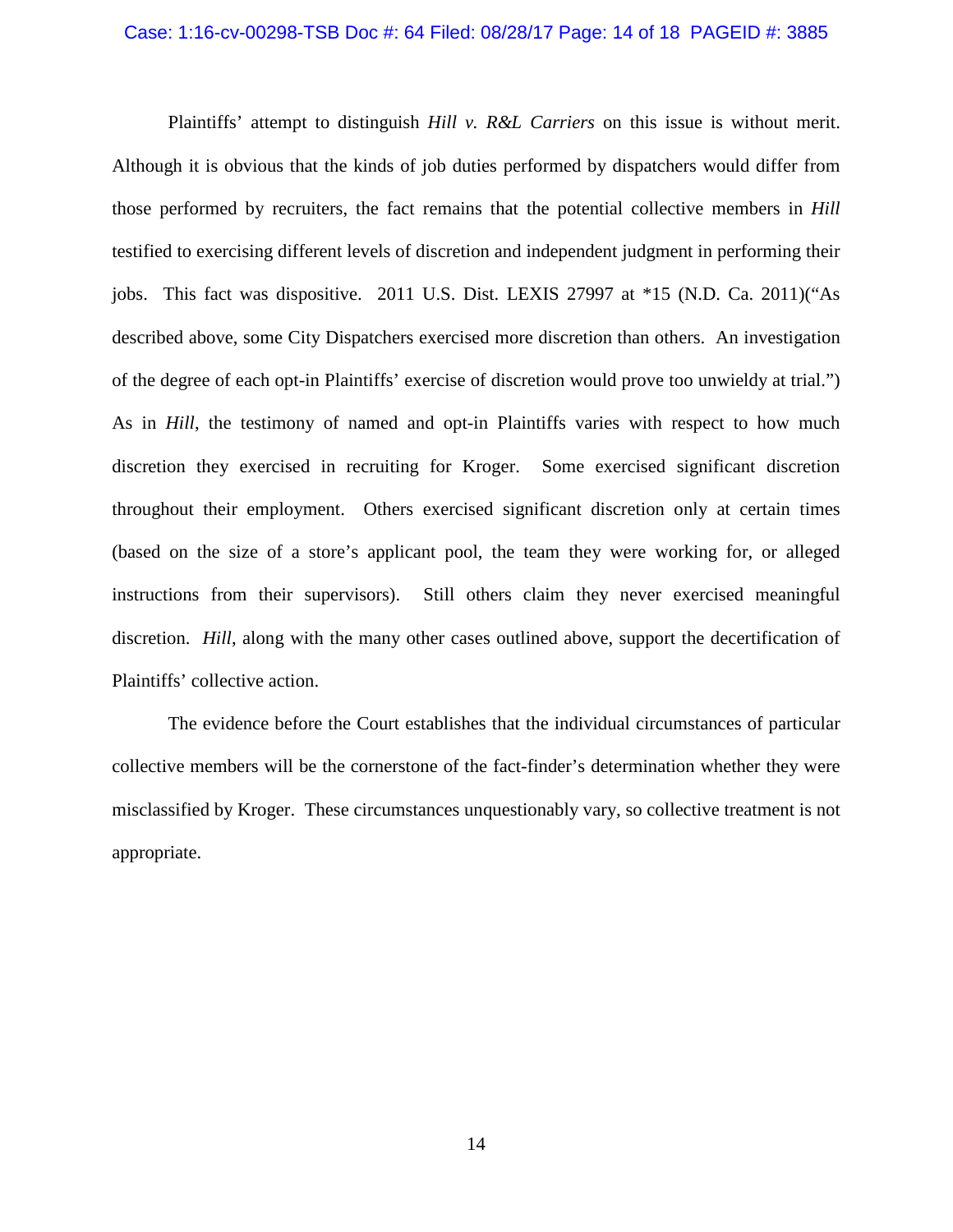# **2. The Evidence Demonstrates the Administrative Exemption Applies to CoRE Recruiters.**

Without citing case law, Plaintiffs argue the administrative exemption does not apply to CoRE recruiters. This is incorrect.<sup>5</sup> In a case with very similar facts dealing with recruiters, which Plaintiffs ignored in their opposition brief, the United States District Court for the Eastern District of Michigan held that recruiters were exempt under the administrative exemption even where they lacked final hiring authority. *Perry v. Randstad Gen. Partner (US) LLC,* 2015 U.S. Dist. LEXIS 61822 at \*8 (E.D. Mich. 2015). The court reasoned that because the recruiters had authority to assess candidates and decided whether to present certain candidates to the client, and focused to make the determination whether a candidate would be the "best fit" for a position and client, they exercised sufficient discretion to qualify under the exemption. *Id.* Other courts have reached similar conclusions with respect to recruiters. *See, e.g., Andrade v. Aerotek, Inc.*, 700 F.Supp. 2d 738 (D. Md. 2010)(recruiter was exempt where the record demonstrated she exercised discretion in selecting candidates to be sent to the hiring manager for approval); *Quintiliani v. Concentric Healthcare Solutions, LLC*, 944 F.Supp.2d 738 (D. Ariz. 2013)(recruiter exempt where duties involved finding "best fit" candidates). *Perry*, and the other cases cited therein, fly in the face of Plaintiffs' suggestion that a regulation referencing "human resource managers" and "personnel clerks" renders CoRE recruiters non-exempt. Indeed, Plaintiffs are neither human resource managers nor personnel clerks, and their duties in exercising discretion to select best-fit candidates make them exempt.

<sup>&</sup>lt;sup>5</sup> Kroger agrees that the Court is not to make a decision on the merits at the decertification stage. However, the cases highlighted below provide the necessary background for understanding why the variation established in the record is vital to the decertification analysis.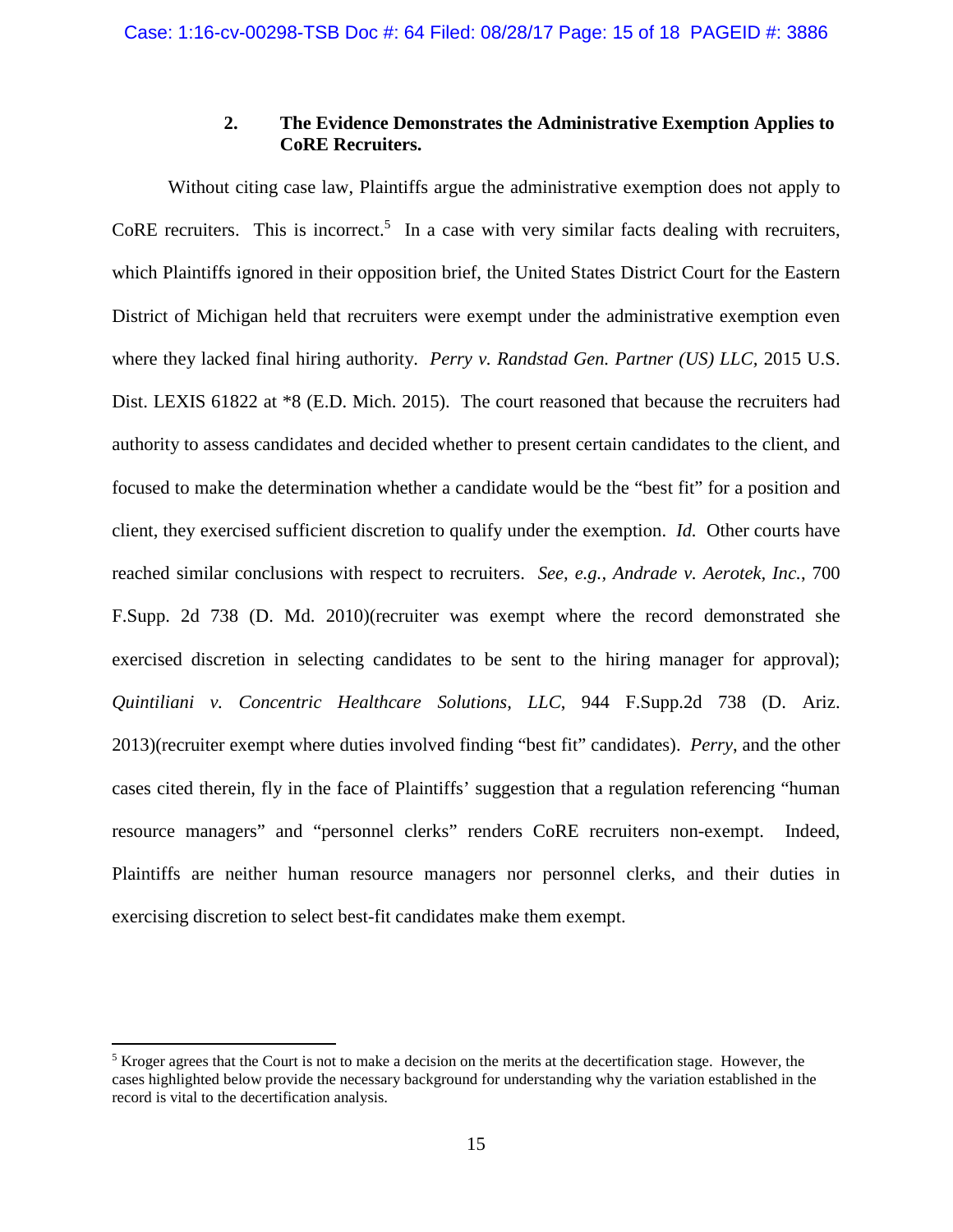# **C. Collective Treatment of Plaintiffs' Claims Would Undermine the Policy Behind Collective Actions.**

The purpose underlying collective actions—resolving **common** issues of law and fact in one action—cannot be effectuated if Plaintiffs' claims are treated collectively here. It is undisputed that Plaintiffs' day-to-day work experiences (and specifically how much discretion they exercised) vary. And because the amount of discretion used is the crux of the administrative exemption analysis, a jury likely could not reach a uniform decision as to Plaintiffs' status. If the jury were forced to render such a decision, the potential for an incorrect result would be significant. Simply stated, it would be "senseless to proceed as a collective action when Plaintiffs' experiences . . . vary from day to day, and from individual to individual." *Reed v. County of Orange*, 2010 U.S. Dist. LEXIS 6157, \*50-51 (C.D. Cal. 2010).

Moreover, opt-in Plaintiffs will not be prejudiced in having to proceed with their claims individually. Plaintiffs' assertion that decertification would "place each plaintiff back at square one without the benefit of pooled resources" ignores the hundreds of hours of discovery already conducted in this case and the well-developed record that resulted. All that would be left for individual plaintiffs is to proceed with their claims through dispositive motion briefing and/or trial. To suggest individual Plaintiffs would be back at square one is simply not accurate.

Adjudication as a collective action only works where the jury is able to render a single decision. Such is not the case here. The collective action should be decertified.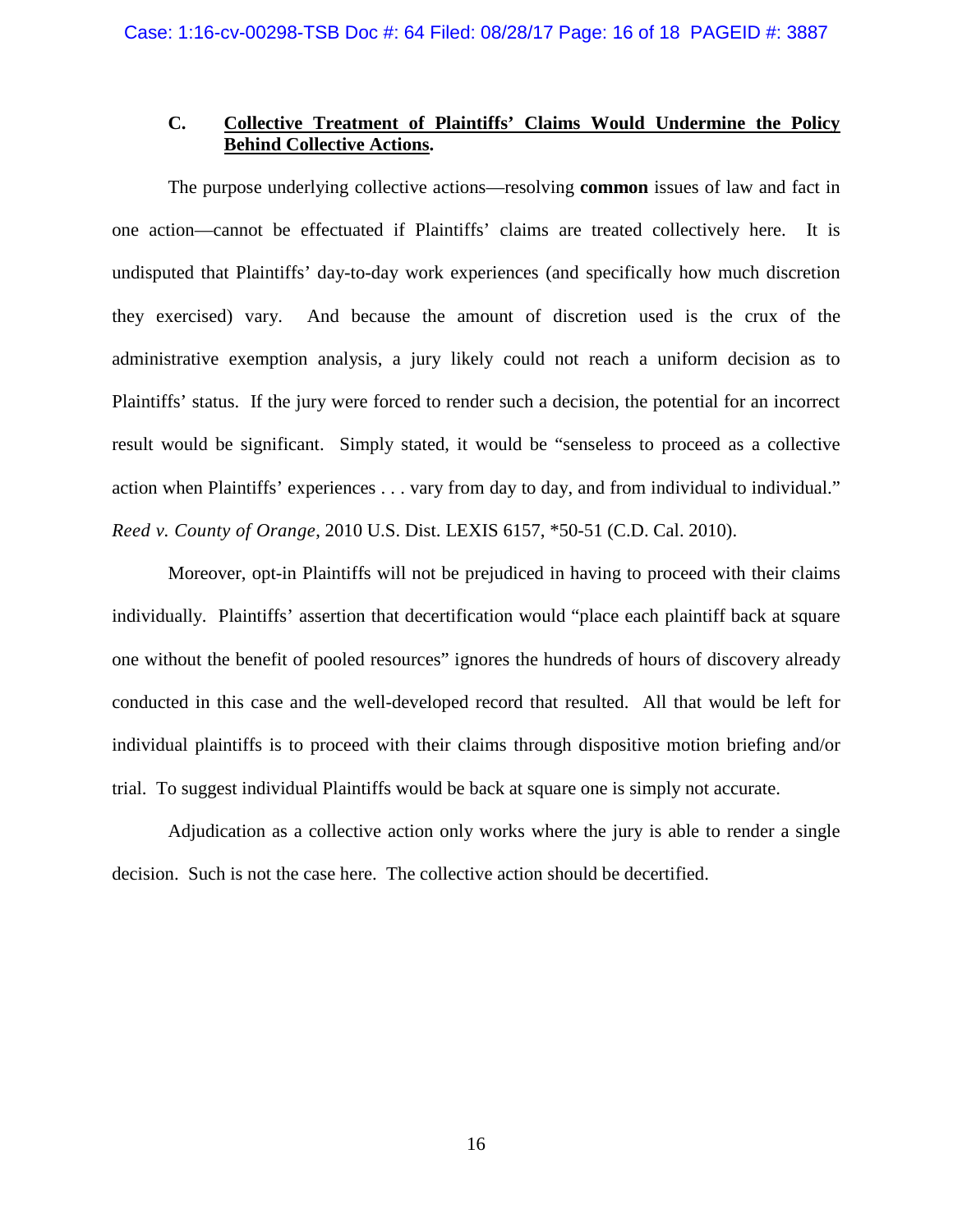# **III. CONCLUSION**

Collective treatment is inappropriate. Plaintiffs' testimony shows the extent they exercised discretion at work varied substantially. Because these differences go to the very heart of the administrative exemption analysis, this case should not proceed as a group action. For these reasons, Defendants respectfully request that the Court grant their Motion for Decertification.

Respectfully submitted,

*/s/ David K. Montgomery*  David K. Montgomery (0040276) Ryan M. Martin (0082385) Jackson Lewis P.C. PNC Center, 26<sup>th</sup> Floor 201 East  $5<sup>th</sup>$  Street Cincinnati, OH 45202 Telephone: (513) 898-0050 Facsimile: (513) 898-0051 David.Montgomery@jacksonlewis.com Ryan.Martin@jacksonlewis.com

*Attorneys for Defendants*